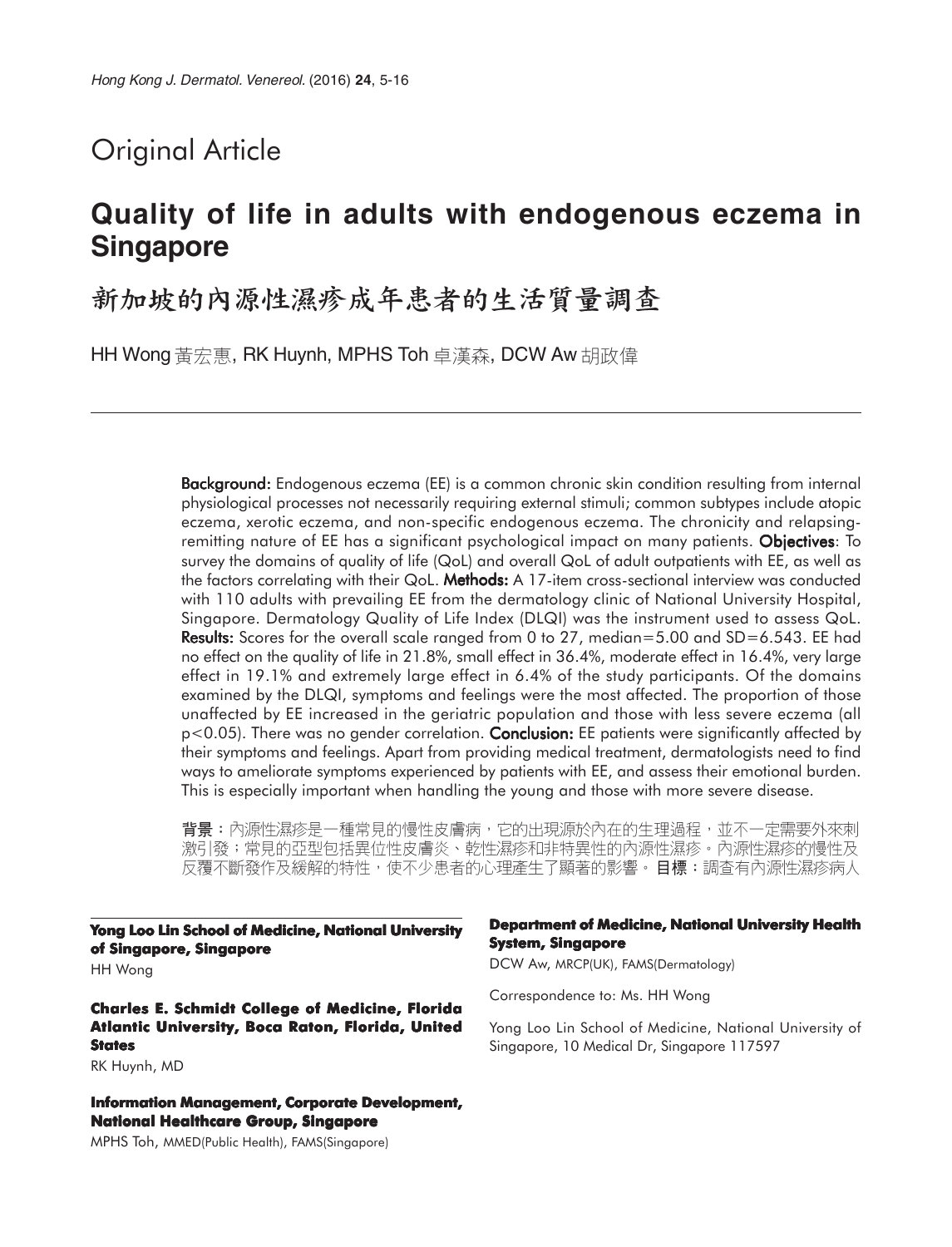#### 6 HH Wong et al

的生活品質,生活品質的領域以及與他門生活品質相關的因素。方法:110有內源性濕疹在新加坡 國立大學醫院的皮膚科診療所門診的成年人完成有17項的問卷。皮膚學生活品質問卷被用來評估 生活品質。結果:最低分數是 0 ,最高 27 ,中位數 = 5.00 和標準差 = 6.543 。內源性濕疹對 21.8% 的研究參與者沒有影響,對36.4% 有小的影響, 16.4% 有中等的影響, 19.1% 有很大的 影響, 6.4%有極大的影響。皮膚學生活品質問卷檢查的領域當中,以「症狀和感覺」這一領域 的影響最大。此外,不受影響者的比例在老年群組及非嚴重濕疹群組內明顯地較其他群組高 (p<0.05),而性別和生活品質則不見有相關性。結論:內源性濕疹患者顯著地受到本身「症狀」 和自我「感覺」困擾。除提供醫療外,皮膚科醫生需要尋找方法來舒緩內源性濕疹患者的症狀,同 時評估他們的情緒負擔。這些舉措在處理年輕及較嚴重的濕疹個案時尤爲重要。

**Keywords:** Adult, eczema, quality of life, Singapore

關鍵詞:成年人、濕疹、生活品質、新加坡

# **Introduction**

Endogenous eczema (EE) is a chronic skin condition. Common subtypes include atopic eczema (AE), xerotic eczema and non-specific endogenous eczema. The diagnosis of nonspecific endogenous eczema is made after excluding the diagnosis of other forms of endogenous eczema and contact eczema through history, physical examination, and if necessary, allergen testing. 1 Less common subtypes include palmoplantar and dyshidrotic eczema. EE results from internal physiological processes not necessarily requiring external stimuli, as opposed to exogenous eczema, an example of which is contact dermatitis, caused by external factors.<sup>1</sup>

EE is an important consideration not only from a medical perspective but also from a psychosocial point of view due to its chronic and relapsingremitting nature affecting patients' quality of life (QoL), often for many years at a time. The various subtypes of EE can have a profound impact on patients' occupations, personal relationships, activities of daily living, and other instrumental aspects that together determine a patient's overall QoL.

AE is known to affect 2-10% of adults and 15- 30% of children, with a prevalence that has been doubling or tripling in industrialised countries

during the past three decades.2,3 With 45% of all AE cases beginning as early as the first 6 months in infancy, AE completely subsides by adolescence in 60% of cases; however, they may suffer from relapses during adulthood,<sup>2</sup> which significantly impact their QoL depending on the severity.<sup>4,5</sup>

The multi-faceted aspect of EE is an important consideration, especially the emotional component of the disease and the physical symptoms. This is best illustrated by AE, which affects multiple aspects of a patient's QoL – physical, emotional, and psychosocial.6-9 It is known that clinically-diagnosed anxiety, depression or other psychiatric disorders are often associated with AE.10-12 Hand eczema, another subset of EE, is known to affect patients' occupations as well as their physical well-being.13-15 In fact, the mental component of hand eczema has an integral role in the overall progression and prognosis of the disease, with many hand eczema patients suffering from comorbid anxiety, depression or other mood disorders.<sup>16</sup>

The emotional component also plays a part in the pathophysiology of the disease. AE is a multifactorial condition shaped by both genetic predisposition as well as environmental exposure, where it is known to be triggered by various physical and psychosocial factors.17-19 AE patients often suffer acute flare-ups or exacerbations of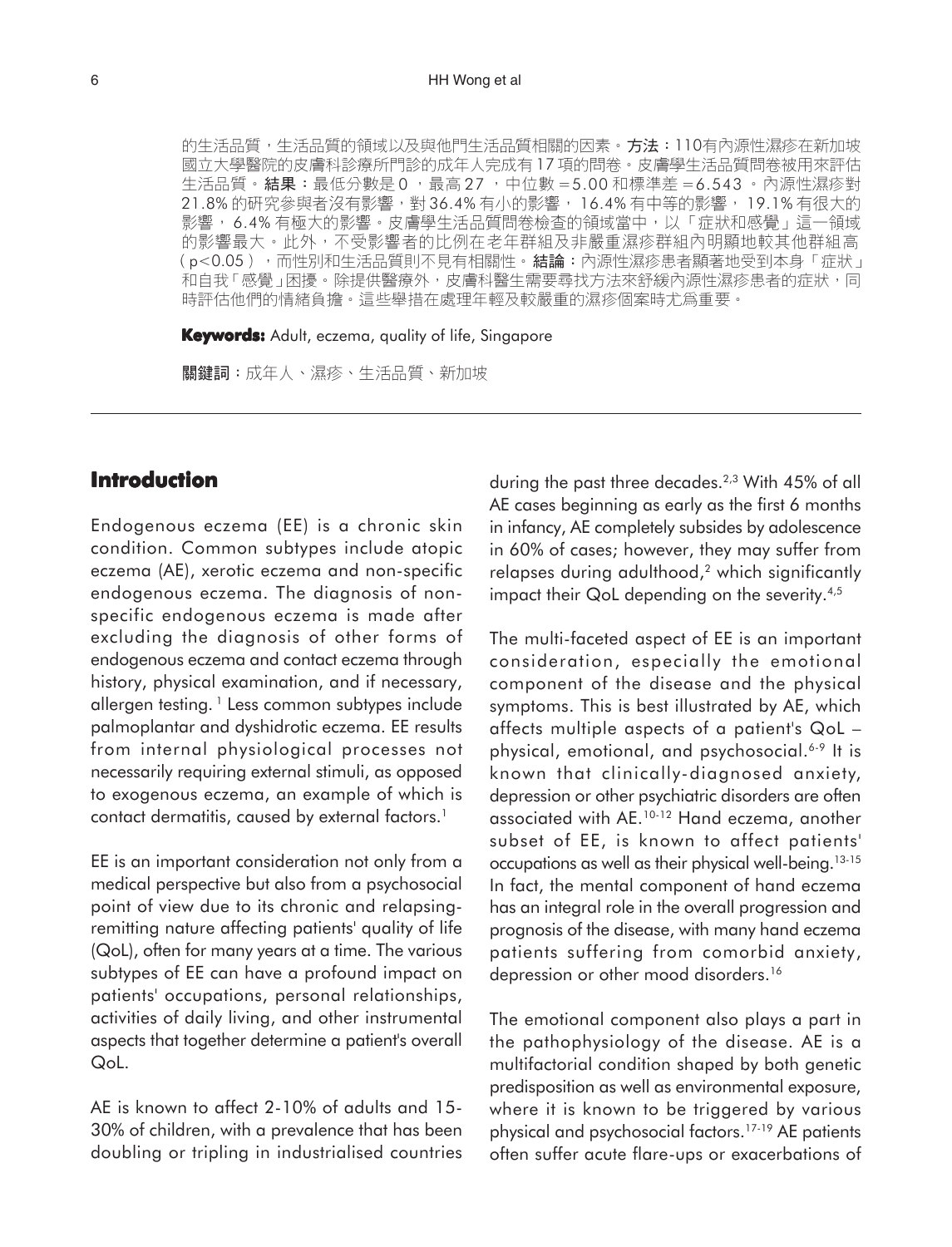chronic disease following triggers that include stressful life events, which in adults include interpersonal relations, bereavement, workrelated difficulties, and other significant emotional and psychological life events.20-22 EE patients including AE and hand eczema patients may then respond to the increased stress or triggers with increased pruritus and scratching that will further exacerbate the disease severity.<sup>17</sup>

In addition to the pathophysiological symptomatology of AE, its pharmacological treatment further impacts on patient satisfaction.<sup>6-7</sup> Therapeutic approaches are generally similar across the different types of EE. However, unlike AE, not all types of EE are immune-mediated responses. The current treatment regimen for EE typically involves moisturisers for maintenance and prevention of flare-ups as well as topical corticosteroids and/or topical immunomodulators for flares; additionally, oral antihistamines or antibiotics may be added depending on the symptoms and on whether infection is present. $2, 20$ 

Many studies have focused on evaluating QoL in AE patients, 6-11 as well as in hand eczema patients.13-16 However, the QoL of people with xerotic eczema and non-specific endogenous eczema are not well studied. As an entity itself, EE is less commonly examined in terms of QoL. From AE to hand eczema to xerotic eczema, EE represents a significant disease burden in Singapore. A study done at a dermatological referral centre in Singapore demonstrated an increase in the prevalence of EE from 31% to 67% between 1973-1990.<sup>23</sup> Accordingly, this study aims to examine the QoL and factors affecting it in adult EE patients in the ambulatory setting.

# **Materials and methods**

#### *Study design*

This was a cross-sectional study whereby information on the severity and nature of eczema was obtained followed by an intervieweradministered questionnaire in either the English or Chinese language. The Institutional Ethics Committee approved the study (ref. no. 2012/ 00102, National Healthcare Group Domain Specific Review Board). A verbal informed consent was obtained from all participants, as the study was of minimal risk and involved no recording of identifiable information. Participation was entirely voluntary.

There were two trained interviewers and all the questionnaires were checked for completeness.

#### *Study population*

The study population consisted of 124 consecutive adults aged 21 years and over with pre-existing EE recruited over seven weeks in 2012 from the dermatology clinic of the National University Hospital. The age of twenty-one years was selected as it is the legal voting age in Singapore, though age of adulthood is commonly 18 years in other countries.24

The study excluded patients with a) seborrhoeic eczema because it usually does not require longterm therapy; and b) venous eczema because it is attributable to chronic venous insufficiency, a reversible cause. The exclusion of seborrhoeic eczema was based on the dermatologists' observation of its' transient course at our site of study. However, this might not hold true at other sites, as the course of the disease has been reported to be variable. Some individuals have occasional exacerbation of disease, while others experience a chronic waxing and waning course.<sup>25</sup>

There were 14 non-responders, 10 of whom declined to participate in the survey and the remaining four were unable to communicate adequately.

#### *Study instruments*

The attending dermatologists specified the nature of eczema and graded its severity using the Investigator's Global Assessment (IGA) scale during the consultation.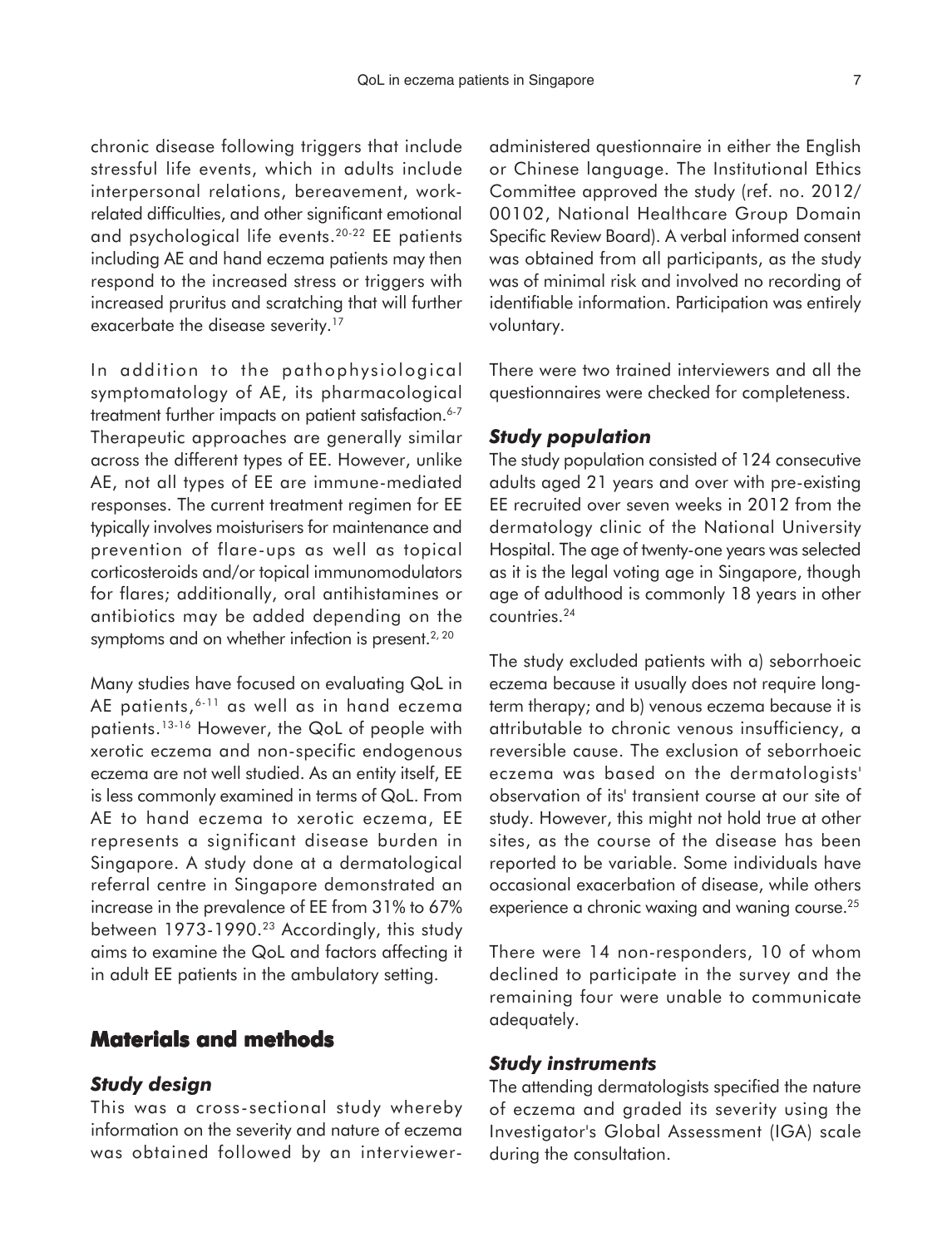Investigator's Global Assessment grades the disease from clear, almost clear, mild, moderate, severe to very severe disease on a scale of 0 to 5.26

The 10-item Dermatology Life Quality Index (DLQI), developed and validated by Finlay and Khan,27 was used to assess QoL. The DLQI score is calculated by summing the scores of its 10 questions. The maximum score is 30 and the minimum is 0. The scores represent the effect of the skin disease, in this study EE, on the QoL. A score of 0-1 indicates that there is no effect at all on the patient's life, 2-5 a small effect, 6-10 a moderate effect, 11-20 a very large effect and 21-30 an extremely large effect. It can be analysed under six different domains, namely symptoms and feelings, daily activities, leisure, work and school, personal relationships and treatment.

Seventeen items on demographics and medical details were obtained from the patients (Appendix 1).

#### *Data analysis*

The data were processed using Microsoft Excel XL and Predictive Analytics Software version 18. The Pearson's chi-squared test was used to compare proportional data. The Spearman's rank correlation analysis was used to study the correlation between the overall DLQI and IGA score. A probability (p) <0.05 was considered statistically significant.

#### **Results**

The questionnaires of 110 participants were analysed.

## *Characteristics of the study population (Table 1)*

There was a slight male predominance (58.2%), mainly Chinese (86.4%), and the median age was 56 (range of 21-79).

The majority of the patients had non-specific EE (37.3%) and AE (36.4%); followed by xerotic eczema (20.0%) and the rest. At the point of the survey, most patients were having mild eczema (44.5%). Almost all patients were using topical corticosteroids (98.2%) and moisturisers (90.9%).

**Table 1.** Characteristics of outpatients with EE ( $n=110$ )

| Variable                               | No. (%)    |
|----------------------------------------|------------|
| Gender                                 |            |
| Male                                   | 64 (58.2)  |
| Female                                 | 46 (41.8)  |
| Age group                              |            |
| Median (range)                         | 56 (21-79) |
| $21 - 29$                              | 22 (20.0)  |
| 30-39                                  | 10(9.1)    |
| 40-49                                  | 14 (12.7)  |
| 50-59                                  | 19 (17.3)  |
| 60-69                                  | 19 (17.3)  |
| 70-79                                  | 26 (23.6)  |
| Ethnic group                           |            |
| Chinese                                | 95 (86.4)  |
| Malay                                  | 6(5.5)     |
| Indian                                 | 5(4.5)     |
| Others                                 | 4(3.6)     |
| Type of endogenous eczema              |            |
| Non-specific endogenous                | 41 (37.3)  |
| Atopic                                 | 40 (36.4)  |
| Xerotic                                | 22 (20.0)  |
| Palmoplantar                           | 5(4.5)     |
| Dyshidrotic                            | 1(0.9)     |
| Prurigo nodularis                      | 1(0.9)     |
| Severity of eczema (IGA score)         |            |
| Clear (0)                              | 8(7.3)     |
| Almost clear (1)                       | 17(15.5)   |
| Mild $(2)$                             | 49 (44.5)  |
| Moderate (3)                           | 27(24.5)   |
| Severe (4)                             | 9(8.2)     |
| Application of topical corticosteroids |            |
| Yes                                    | 108 (98.2) |
| Application of moisturiser             |            |
| Yes                                    | 100 (90.9) |

EE, endogenous eczema; IGA, Investigators' Global Assessment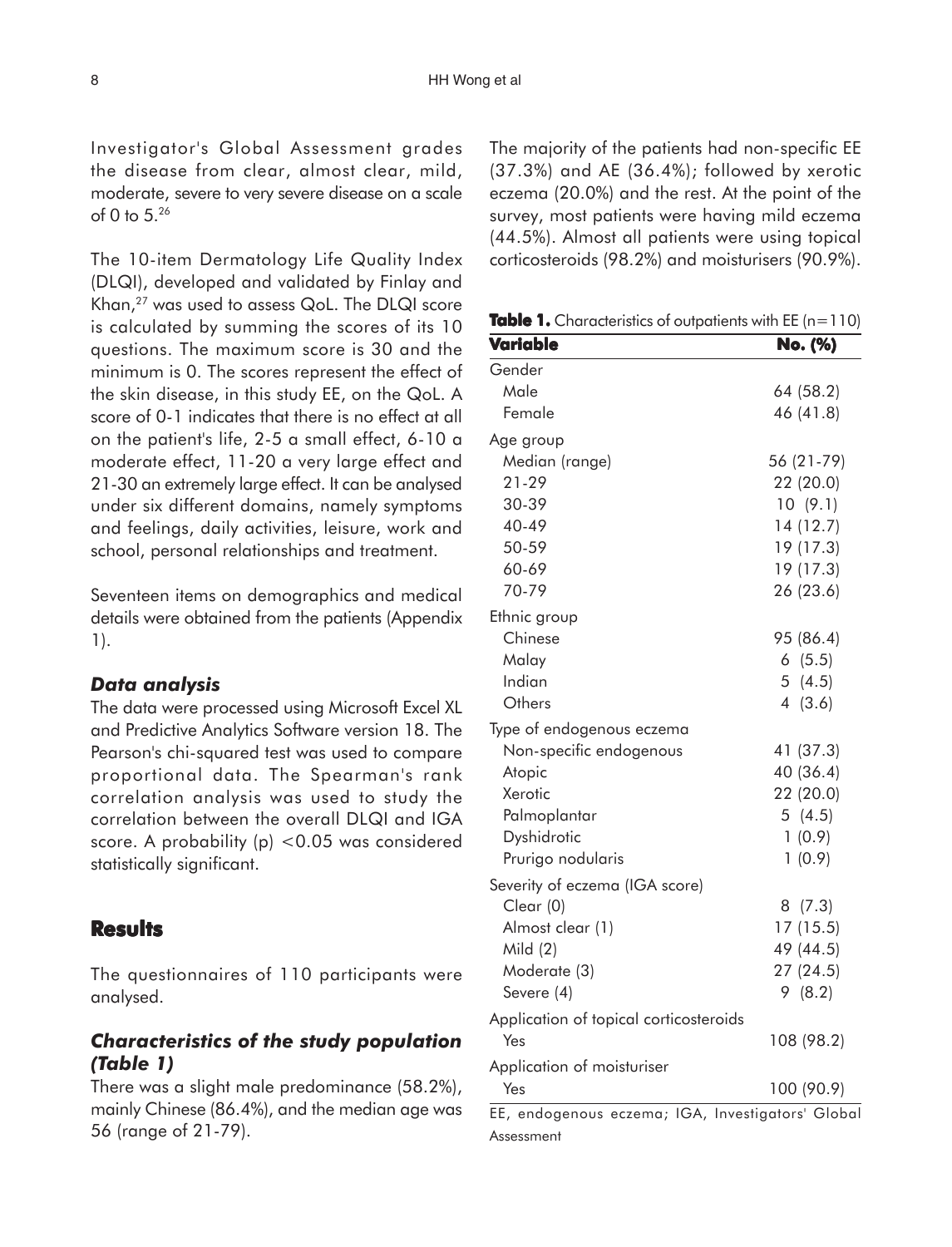## *DLQI*

Figure 1 shows the effect of EE on the QoL. EE had at least a moderate effect in 41.9% of the patients.

Table 2 shows the DLQI scores for the patients. Analysis of ten individual questions of DLQI revealed that the two questions pertaining to symptoms and feelings each had a median score of one while the other eight questions had median scores of zero. Overall, the domain "Symptoms and Feelings" had the highest median score of two.

# *Factors affecting scores for DLQI, domains of DLQI and individual questions of DLQI (Table 3)*

Comparison was made between participants with and without effect on QoL.

#### *Demographic characteristics*

About 85% of the participants aged below 55 years reported some effect on QoL. This was significantly higher than 63.9% of those 55 years and above  $(p=0.011)$ .



Figure 1. Effect of EE on patients' QoL as measured by DLQI.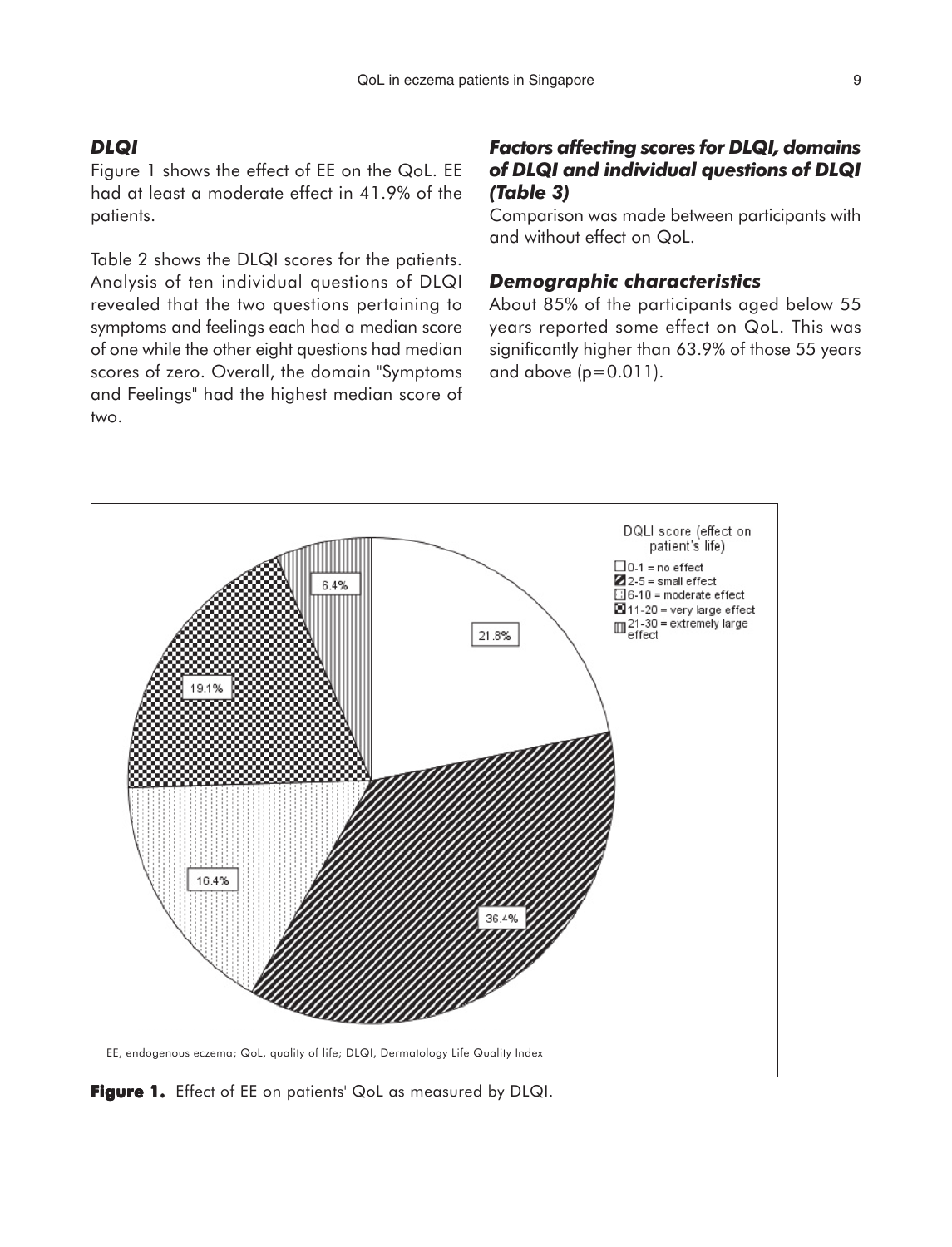| When individual DLQI domains were analysed,                  |
|--------------------------------------------------------------|
| participants aged 55 years and above were                    |
| significantly more likely to score 0 for daily               |
| activities (37.8% vs 66.7%, p=0.004), leisure                |
| (40.5% vs 75.0%, p=0.001), work and school                   |
| (50.0% vs 88.9%, p=0.001), personal                          |
| relationships (52.7% vs 91.7%, p<0.001) and                  |
| treatment (55.4% vs 77.8%, p=0.023). There was               |
| no significant difference in the domain for                  |
| symptoms and feelings $(5.4\% \text{ vs } 8.3\% , p=0.555).$ |
|                                                              |

A significantly larger proportion of participants who spoke mainly English reported some effect on QoL compared to those who spoke mainly Chinese, Malay or Tamil (86.5% vs 70.7%,  $p < 0.05$ ).

# *Characteristics of endogenous eczema Type of eczema*

Participants with non-xerotic eczema were statistically more likely to report effect on QoL

|  |  |  | Table 2. DLQI scores $(n=110)$ |
|--|--|--|--------------------------------|
|--|--|--|--------------------------------|

| <b>DLQI</b> questions |                                                                                                                                                                              | <b>Individual score</b><br><b>Median (range)</b> | <b>DLQI</b> domain       | <b>Aggregate score</b><br><b>Median (range)</b> |
|-----------------------|------------------------------------------------------------------------------------------------------------------------------------------------------------------------------|--------------------------------------------------|--------------------------|-------------------------------------------------|
|                       | 1. Over the last week, how itchy, sore,<br>painful or stinging has your skin been?                                                                                           | $1(0-3)$                                         | Symptoms and<br>feelings | $2(0-6)$                                        |
|                       | 2. Over the last week, how embarrassed,<br>or self-conscious have you been because<br>of your skin?                                                                          | $1(0-3)$                                         |                          |                                                 |
|                       | 3. Over the last week, how much has your<br>skin interfered with you going shopping<br>or looking after your home or garden?                                                 | $0(0-3)$                                         | Daily activities         | $1(0-6)$                                        |
|                       | 4. Over the last week, how much has your<br>skin influenced the clothes you wear?                                                                                            | $0(0-3)$                                         |                          |                                                 |
|                       | 5. Over the last week, how much has your<br>skin affected any social or leisure activities?                                                                                  | $0(0-3)$                                         | Leisure                  | $0(0-6)$                                        |
| 6.                    | Over the last week, how much has your skin<br>made it difficult for you to do any sport?                                                                                     | $0(0-3)$                                         |                          |                                                 |
|                       | 7. Over the last week, has your skin prevented<br>you from working or studying?<br>If "No", over the last week how much has your<br>skin been a problem at work or studying? | $0(0-3)$                                         | Work and school          |                                                 |
|                       | 8. Over the last week, how much has your skin<br>created problems with your partner or any of<br>your close friends or relatives?                                            | $0(0-3)$                                         | Personal relationships   | $0(0-6)$                                        |
| 9.                    | Over the last week, how much has your skin<br>caused any sexual difficulties?                                                                                                | $0(0-3)$                                         |                          |                                                 |
|                       | 10. Over the last week, how much of a problem<br>has the treatment for your skin been,<br>for example by making your home messy,<br>or by taking up time?                    | $0(0-3)$                                         | Treatment                |                                                 |
|                       |                                                                                                                                                                              |                                                  | <b>DLQI</b> overall      | $5(0-27)$                                       |

DLQI, Dermatology Life Quality Index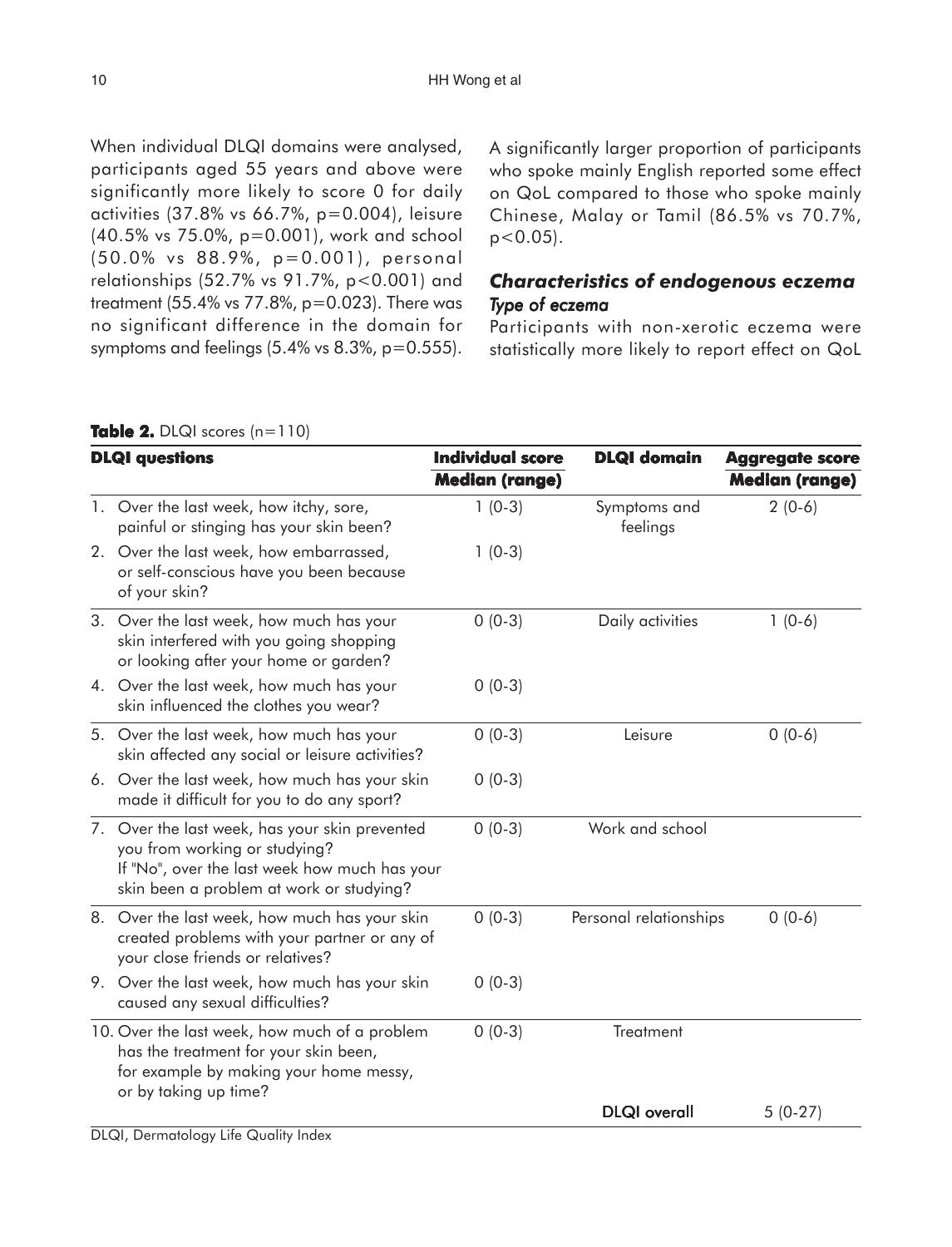|                               |                                                        | <b>Effect on QoL</b> | p-value |
|-------------------------------|--------------------------------------------------------|----------------------|---------|
|                               | Small, Moderate, Large, Extremely Large<br><b>None</b> |                      |         |
|                               | $n = 24$                                               | $n = 86$             |         |
|                               | (21.8%)                                                | (78.2%)              |         |
| Variable                      | No. (%)                                                | No. (%)              |         |
| Age group                     |                                                        |                      |         |
| Below 55 years                | 11(14.9)                                               | 63(85.1)             | 0.011   |
| 55 years and above            | 13(36.1)                                               | 23 (63.9)            |         |
| Gender                        |                                                        |                      |         |
| Male                          | 12(18.8)                                               | 52 (81.2)            | 0.358   |
| Female                        | 12(26.1)                                               | 34 (73.9)            |         |
| Ethnic group                  |                                                        |                      |         |
| Chinese                       | 22 (23.2)                                              | 73 (76.8)            | 0.392   |
| Malay/Indian/Others           | 2(13.3)                                                | 13 (86.7)            |         |
| Main language spoken          |                                                        |                      |         |
| English                       | 7(13.5)                                                | 45 (86.5)            | 0.045   |
| Chinese/Malay/Tamil           | 17(29.3)                                               | 41 (70.7)            |         |
| <b>Educational level</b>      |                                                        |                      |         |
| Primary and below             | 7(28.0)                                                | 18 (72.0)            | 0.395   |
| Secondary and above           | 17(20.0)                                               | 68 (80.0)            |         |
| Paying status                 |                                                        |                      |         |
| Non-subsidised                | 6(24.0)                                                | 19 (76.0)            | 0.764   |
| Subsidised                    | 18(21.2)                                               | 67 (78.8)            |         |
| Type of eczema                |                                                        |                      |         |
| Xerotic                       | 9(40.9)                                                | 13(59.1)             | 0.015   |
| Non-Xerotic                   | 15 (17.0)                                              | 73 (83.0)            |         |
| Other skin condition          |                                                        |                      |         |
| Yes                           | 5(22.7)                                                | 17(77.3)             | 0.908   |
| No                            | 19 (21.6)                                              | 69 (78.4)            |         |
| Other chronic medical problem |                                                        |                      |         |
| Yes                           | 17(26.6)                                               | 39 (84.8)            | 0.155   |
| No                            | 7(15.2)                                                | 47 (73.4)            |         |
| Family history of eczema      |                                                        |                      |         |
| Yes                           | 10(31.2)                                               | 22 (68.8)            | 0.125   |
| No                            | 14 (17.9)                                              | 64 (82.1)            |         |
| Consulted other doctors       |                                                        |                      |         |
| Yes                           | 10(15.9)                                               | 53 (84.1)            | 0.080   |
| No                            | 14(29.8)                                               | 33 (70.2)            |         |

# **Table 3.** Factors affecting QoL in Outpatients with EE (n=110)

QoL, quality of life; EE, endogenous eczema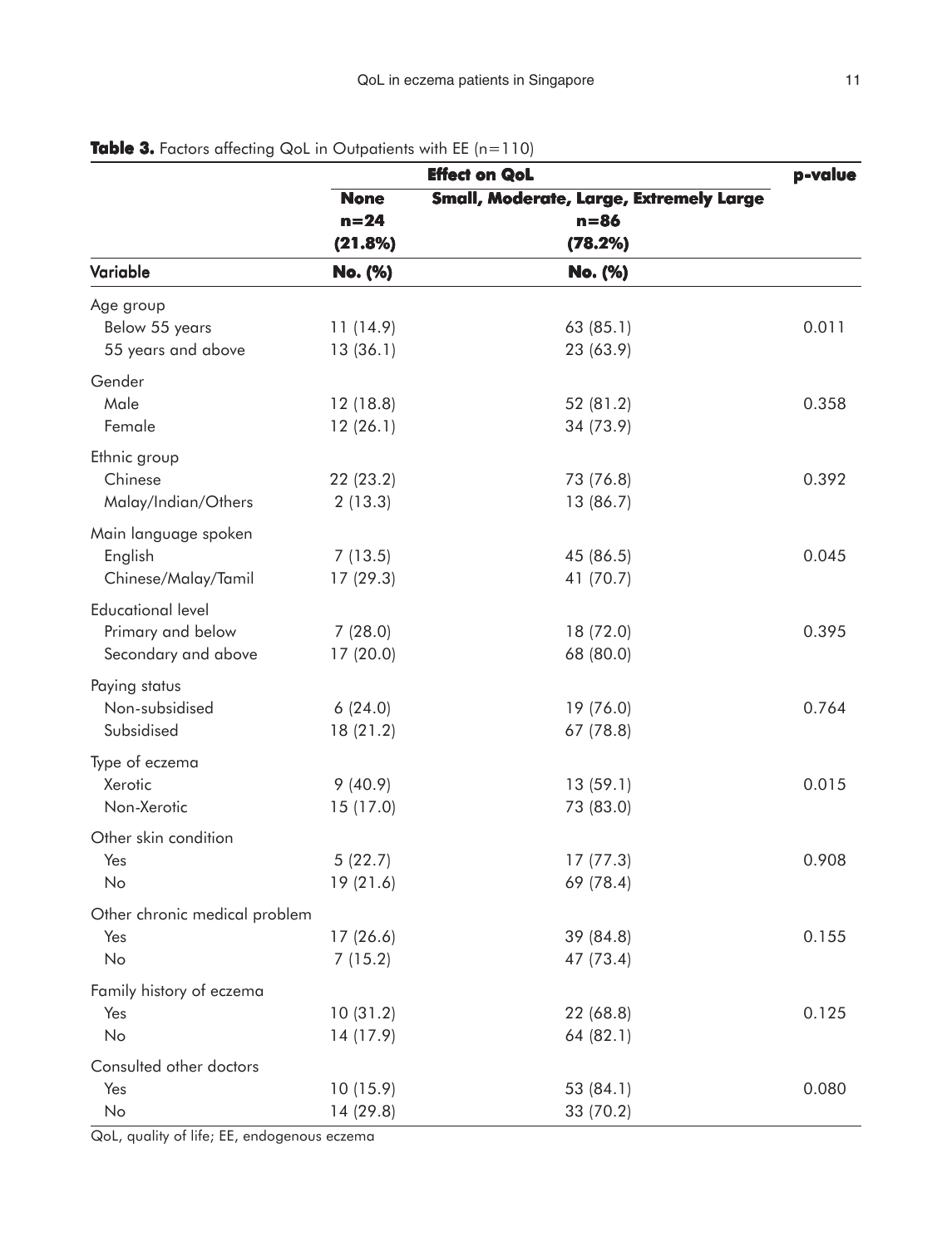compared to those with xerotic eczema (83.0% vs 59.1%, p=0.015)

## *Severity of eczema (Figure 2) igure 2)*

A statistically significant mildly positive correlation between scores for overall DLQI and IGA was found using the Spearman's rank correlation  $(r=0.462, p<0.001)$ .

When scores for individual DLQI components were analysed with IGA, positive correlation was only found with symptoms and feelings (r=0.443, p<0.001) and daily activities (r=0.442,  $p < 0.001$ ), but not for leisure ( $r = 0.330$ , p=0.001), work and school (r=0.268, p=0.005), personal relationships (r=0.332, p<0.001) and treatment (r=0.234, p=0.014).

# *Factors showing no statistically significant effect on overall DLQI (Table 3)*

There was no statistically significant difference in the overall DLQI scores regardless of gender, ethnicity and educational level.

Participants who had skin condition(s) other than EE, chronic medical condition(s) or a family history of eczema did not show any statistically significant difference in their overall DLQI scores. There was also no difference in DLQI scores between those in subsidised or non-subsidised clinics or those who have consulted a primary care physician before.



**Figure 2.** Scatter plot of overall DLQI and IGA scores: Spearman's rank correlation  $= 0.462$  (p<0.001).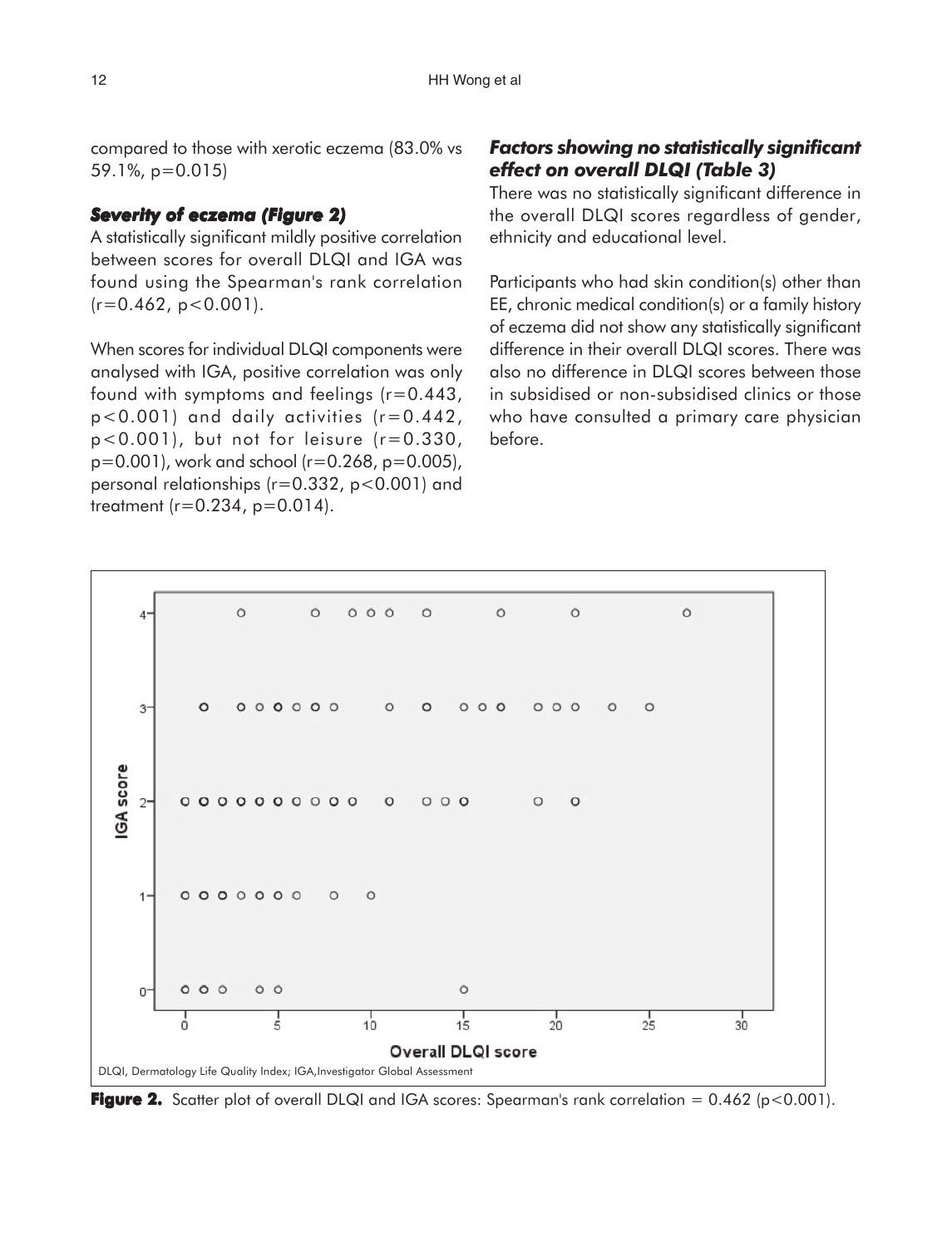# **Discussion**

#### *Severity of eczema and QoL*

With regard to the level of disease severity of EE and QoL, our results show a mildly positive correlation between overall DLQI scores and the severity of eczema (r=0.462, *p*<0.001). Applying the DLQI and general Short Form-36 (SF-36) questionnaire to measure QoL and the Eczema Area and Severity Index (EASI) to measure the severity of eczema, a study of 75 patients from Brazil in 2007 also found a statistically significant mild relationship between scores for QoL and the severity of eczema (p<0.001), with a stronger correlation found with overall DLQI scores ( $r^2$ =0.26) than with mean SF-36 scores  $(r^2=0.19)$ .<sup>4</sup> A study from Denmark in 2004 found significantly lower QoL in 101 AE patients versus 30 controls, and a strongly positive significant correlation between overall DLQI scores and the severity of eczema as measured by the investigator visual analogue scale (INVAS) ( $r=0.82$ ,  $p<0.001$ ).<sup>28</sup> Despite no clear consensus on the association between disease severity and QoL, the general expected trend is that more advanced disease would result in a greater effect on QoL. Our results, and the two above mentioned studies, fit within the expected trend of decreasing QoL with increasing severity of disease, despite the fact that different scales were used to measure QoL and the severity of disease.

#### *Domains of QoL*

Of the six major domains examined by the DLQI, "Symptoms and Feelings" was the most affected by participants with EE. This reflects that the symptoms – itch, soreness and pain, as well as feelings of embarrassment and self-consciousness affected the patients' quality of life most. The correlation was strongest between the "Symptoms and Feelings" domain and IGA scores, compared to other domains. This study also found that the older patient population was affected more than the younger ones in this domain. The patients 55 years and older were more likely to score "0" for all domains of the DLQI (p<0.05), with the

exception of symptoms and feelings (p>0.555). The above Denmark study,<sup>28</sup> along with a Leeds study<sup>29</sup> on QoL also found that "Symptoms and Feelings" domain was the most affected in AE.

Individual question analysis showed no difference between the median score for symptoms and feelings. They were both higher than the rest with a score of one. The itch, sore, pain or sting of the skin and being embarrassed and self-conscious could be the reasons that prompted these participants to seek treatment. The emotional aspect is certainly very important to the well-being of someone with EE.

There is no publication showing the direct comparison of symptoms and feelings using the DLQI. Studies from Brazil<sup>4</sup> and Denmark<sup>28</sup> and a study in Detroit<sup>5</sup> using the SF-36 questionnaire showed that mental components were more significant than physical ones. However, a direct comparison cannot be drawn between the symptoms and feelings of the DLQI to the physical and mental components of the SF-36 respectively. Still, we would like to suggest that symptoms are likely as important as feelings only in tropical countries like Singapore, where the warmth and humidity exacerbate the symptoms of EE. Warm, humid and high sun exposure climates have been reported to correlate with poorly controlled disease.<sup>30</sup>

Of the major domains of QoL, "Treatment and Leisure" was the least responsive to disease severity. This may be affected by a limitation of the IGA severity scale used, where the extent of skin surface area affected and the locality of lesions are not taken into account.

#### *Gender and QoL*

Our study did not find a gender difference in the overall DLQI scores. A European study in 2008 which examined 416 patients with hand-specific eczema also did not find any significant difference between QoL in males and females either, despite males having more severe eczema.<sup>13</sup>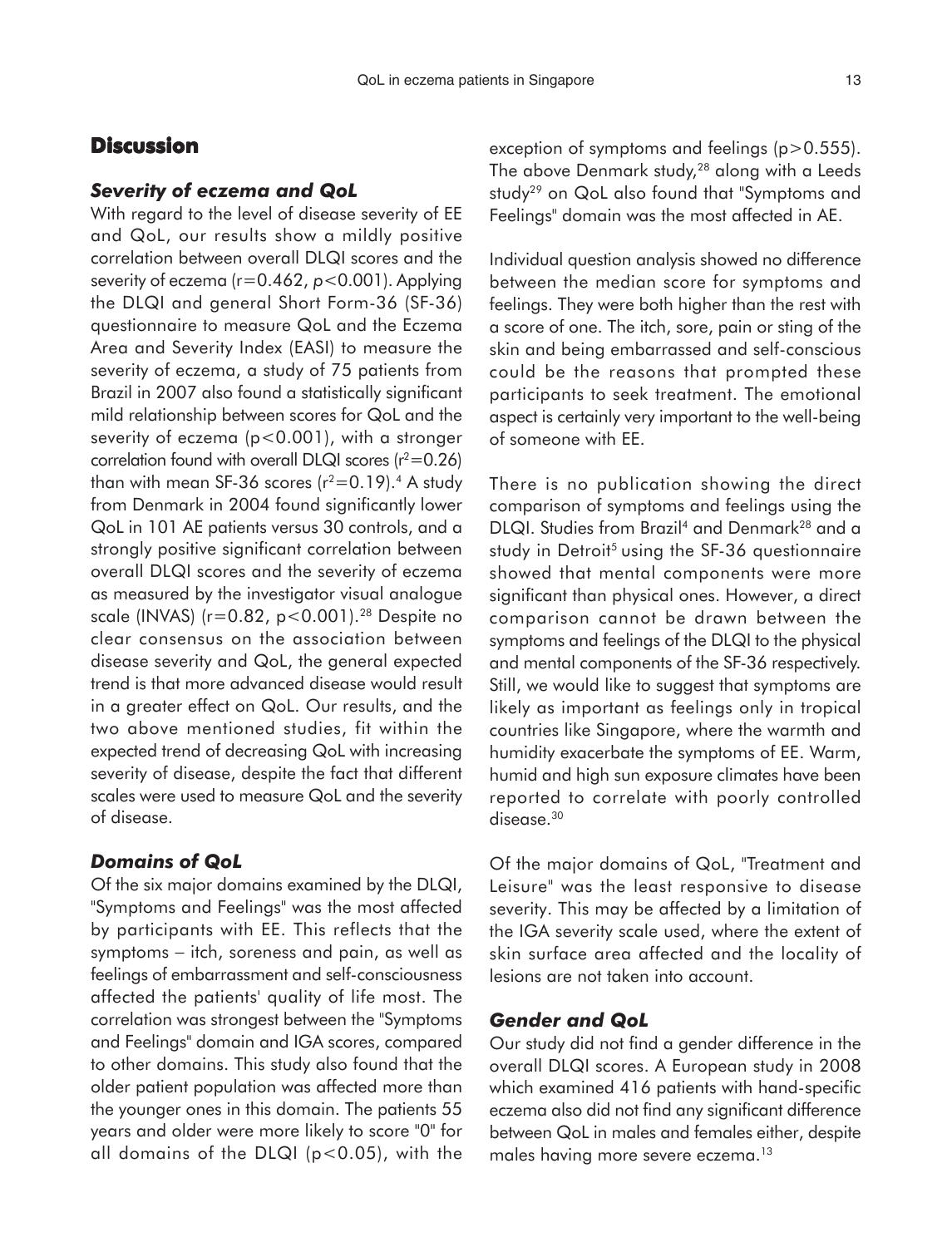#### *Limitations*

This study has several limitations. Firstly, we managed to recruit 110 patients with EE who met all inclusion criteria and completed the questionnaire. The overall response rate was 89%. While the response rate was high, future research would be needed to assess a larger number of qualifying patients with EE in a multi-centred setting to improve generalisability. The larger sample size would also allow for sub-analysis of the quality of life of patients with different subtypes of endogenous eczema.

Secondly, the study used only the DLQI scale to assess the QoL of patients with EE, and only the IGA scale to assess the severity of EE. Although the DLQI scale has been validated with high sensitivity to change, repeatability, and internal consistency,26 adding another test such as the Short Form-36 (SF-36) may provide more information on QoL.<sup>31</sup> Future research on QoL among EE patients should consider such a combination of tools. Also, the DLQI only reflects the patients' QoL over the past week; it can be administered at frequent intervals to enable a better reflection of the patients' QoL over a longer period of time.

The IGA is the third most commonly utilised scale for atopic dermatitis after EASI and scoring atopic dermatitis (SCORAD) and has been shown to correlate with the EASI.<sup>26</sup> However, it has not been validated, does not take into account the skin surface area, and has a lack of responsiveness and finer discrimination for disease severity and subjective symptoms.<sup>26</sup> SCORAD is the most utilised scale and has a maximum severity score of 103 as compared to the EASI and IGA with maximum severity scores of 72 and 6, respectively.26 The greater ranges in SCORAD and EASI scales may contribute to the greater specificity and more nuanced assessment of patients' disease severity. Given these considerations, further research may consider implementing a combination of IGA with SCORAD scales.

# **Conclusion**

Our study has shown that EE patients in Singapore were most significantly affected by their symptomsitch, sore, pain or sting of the skin; and feelings − being embarrassed and self-conscious. We suggest that the symptoms factor is particularly important in Singapore as our year-long hot and humid climate likely plays an instrumental role in influencing its severity. Also, there might be an association between anxiety and mood disorders with EE. Younger patients and those with more severe disease are more affected by EE, whereas gender does not show any correlation with QoL.

These have implications on the management of EE, where dermatologists should assess the symptoms and emotional burden of patients with EE and tailor treatment accordingly. Therapies can include education of patients to ameliorate itch and psychodermatological alongside conventional treatment. This is especially important when handling younger patients and those with more severe disease, irrespective of gender.

Further research should aim to assess the QoL of patients in South-East Asia (SEA), for comparison with worldwide populations as to whether symptoms feature strongly in SEA, and the extent of influence by a tropical climate. Interventional studies can be done to assess the effectiveness of psychodermatology in improving QoL of patients with EE.

# **Acknowledgements**

Undergraduate research opportunities programme by the National University of Singapore, which funded the printing of the questionnaires. We also thank Professor A. Y. Finlay for permission to use the DLQI.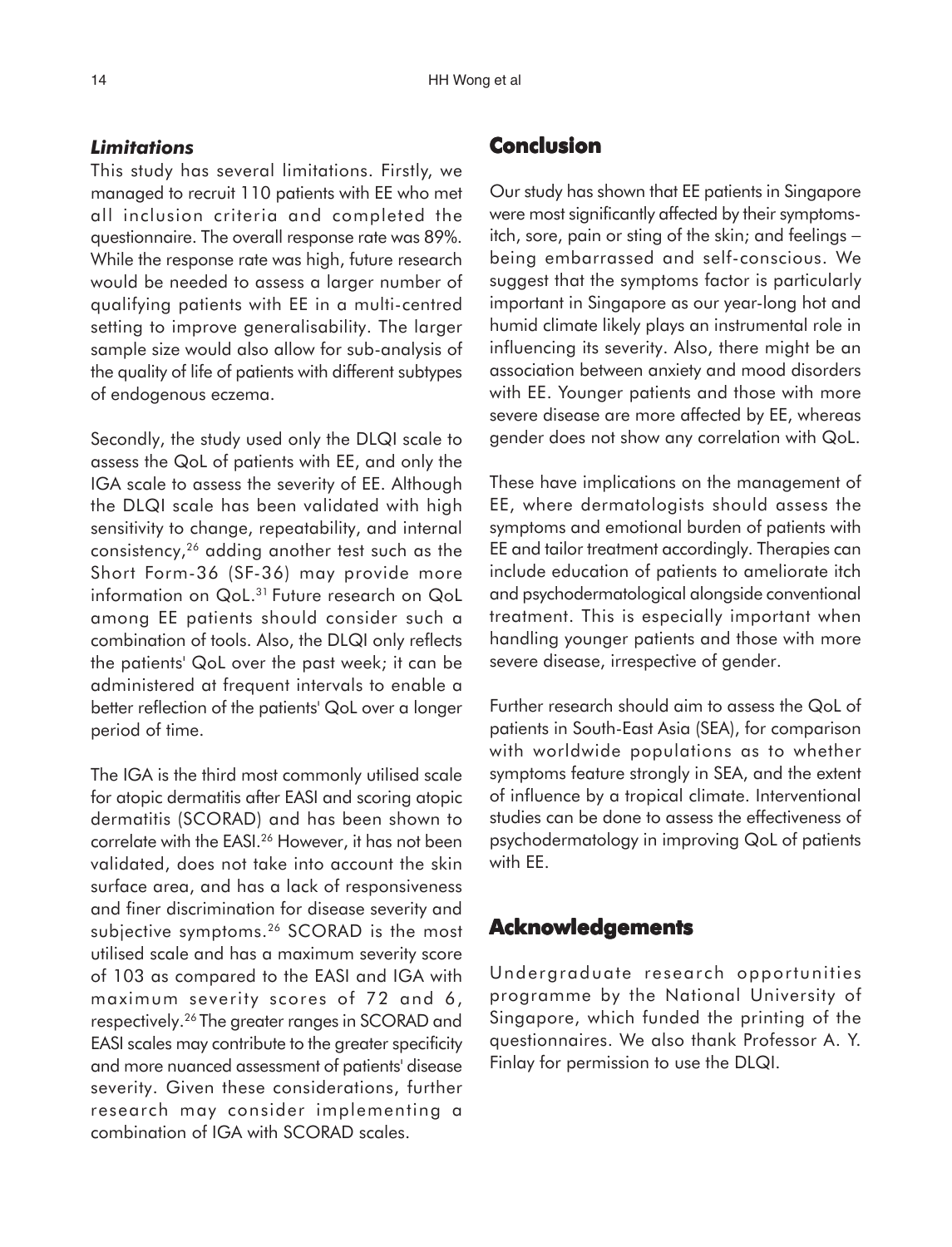# **References**

- 1. Fowler JF Jr. Addition of nonspecific endogenous eczema to the nomenclature of dermatitis. Arch Dermatol 2008;144:249-50.
- 2. Baron SE, Cohen SN, Archer CB; British Association of Dermatologists and Royal College of General Practitioners. Guidance on the diagnosis and clinical management of atopic eczema. Clin Exp Dermatol. 2012;37 (Suppl 1):7-12.
- 3. Williams H, Flohr C. How epidemiology has challenged 3 prevailing concepts about atopic dermatitis. J Allergy Clin Immunol 2006;118:209-13.
- 4. Coghi S, Bortoletto MC, Sampaio SA, Andrade Junior HF, Aoki V. Quality of life is severely compromised in adult patients with atopic dermatitis in Brazil, especially due to mental components. Clinics (Sao Paulo) 2007; 62:235-42.
- 5. Kiebert G, Sorensen SV, Revicki D, Fagan SC, Doyle JJ, Cohen J, et al. Atopic dermatitis is associated with a decrement in health-related quality of life. Int J Dermatol. 2002;41:151-8.
- 6. Torrelo A, Ortiz J, Alomar A, Ros S, Prieto M, Cuervo J. Atopic dermatitis:impact on quality of life and patients' attitudes toward its management. Eur J Dermatol 2012; 22:97-105.
- 7. Long CC, Funnell CM, Collard R, Finlay AY. What do members of the National Eczema Society really want? Clin Exp Dermatol 1993;18:516-22.
- 8. Wittkowski A, Richards HL, Griffiths CE, Main CJ. The impact of psychological and clinical factors on quality of life in individuals with atopic dermatitis. J Psychosom Res 2004;57:195-200.
- 9. Green L. The effect of skin conditions on patients' quality of life. Nurs Stand 2010;25:48-55.
- 10. Linnet J, Jemec GB. An assessment of anxiety and dermatology life quality in patients with atopic dermatitis. Br J Dermatol 1999;140:268-72.
- 11. Wittkowski A, Richards HL, Griffiths CE, Main CJ. The impact of psychological and clinical factors on quality of life in individuals with atopic dermatitis. J Psychosom Res 2004;57:195-200.
- 12. Hashiro M, Okumura M. Anxiety, depression and psychosomatic symptoms in patients with atopic dermatitis: comparison with normal controls and among groups of different degrees of severity. J Dermatol Sci. 1997;14:63-7.
- 13. Agner T, Andersen KE, Brandao FM, Bruynzeel DP, Bruze M, Frosch P, et al. Hand eczema severity and quality of life: a cross-sectional, multicentre study of hand eczema patients. Contact Dermatitis 2008;59:43-7.
- 14. Charan UP, Peter CV, Pulimood SA. Impact of hand eczema severity on quality of life. Indian Dermatol Online J 2013;4:102-5.
- 15. Moberg C, Alderling M, Meding B. Hand eczema and quality of life: a population-based study. Br J Dermatol. 2009;161:397-403.
- 16. Boehm D, Schmid-Ott G, Finkeldey F, John SM, Dwinger

C, Werfel T, et al. Anxiety, depression and impaired health-related quality of life in patients with occupational hand eczema. Contact Dermatitis 2012;67:184-92.

- 17. Leung DY, Bieber T. Atopic dermatitis. Lancet 2003; 361:151-60.
- 18. Schmid-Ott G, Jaeger B, Meyer S, Stephan E, Kapp A, Werfel T. Different expression of cytokine and membrane molecules by circulating lymphocytes on acute mental stress in patients with atopic dermatitis in comparison with healthy controls. J Allergy Clin Immunol 2001;108: 455-62.
- 19. Schmid-Ott G, Jaeger B, Adamek C, Koch H, Lamprecht F, Kapp A, et al. Levels of circulating CD8(+) T lymphocytes, natural killer cells, and eosinophils increase upon acute psychosocial stress in patients with atopic dermatitis. J Allergy Clin Immunol 2001;107:171-7.
- 20. Saeki H, Furue M, Furukawa F, Hide M, Ohtsuki M, Katayama I, et al. Guidelines for management of atopic dermatitis. J Dermatol 2009;36:563-77.
- 21. Picardi A, Abeni D. Stressful life events and skin diseases: disentangling evidence from myth. Psychother Psychosom 2001;70:118-36.
- 22. Maksimoviæ N, Jankoviæ S, Marinkoviæ J, Sekuloviæ LK, Zivkoviæ Z, Spiriæ VT. Health-related quality of life in patients with atopic dermatitis. J Dermatol 2012;39: 42-7.
- 23. Goh CL, Chua-Ty C, Koh SL. A descriptive profile of eczema in a tertiary dermatological referral centre in Singapore. Ann Acad Med Singapore 1993;22:307-15.
- 24. Elections Department Singapore. (2014) Qualifications to be a voter. [WWW document]. URL http:// www.eld. gov.sg/voters.html [accessed on 23 November 2014].
- 25. Del Rosso JQ. Adult seborrheic dermatitis: a status report on practical topical management. J Clin Aesthet Dermatol 2011;4:32-8.
- 26. Rehal B, Armstrong AW. Health outcome measures in atopic dermatitis: a systematic review of trends in disease severity and quality-of-life instruments 1985-2010. PLoS One 2011;6:e17520.
- 27. Finlay AY, Khan GK. Dermatology Life Quality Index (DLQI) – a simple practical measure for routine clinical use. Clin Exp Dermatol 1994;19:210-6.
- 28. Holm EA, Wulf HC, Stegmann H, Jemec GB. Life quality assessment among patients with atopic eczema. Br J Dermatol 2006;154:719-25.
- 29. Baron SE, Morris PK, Dye L, Fielding D, Goulden V. The effect of dermatology consultations in secondary care on treatment outcome and quality of life in new adult patients with atopic dermatitis. Br J Dermatol 2006;154: 942-9.
- 30. Sargen MR, Hoffstad O, Margolis DJ. Warm, humid, and high sun exposure climates are associated with poorly controlled eczema: PEER (Pediatric Eczema Elective Registry) cohort, 2004-2012. J Invest Dermatol 2014;134:51-7. Erratum in: J Invest Dermatol 2014; 134:1779.
- 31. Skoet R, Zachariae R, Agner T. Contact dermatitis and quality of life: a structured review of the literature. Br J Dermatol 2003;149:452-6.